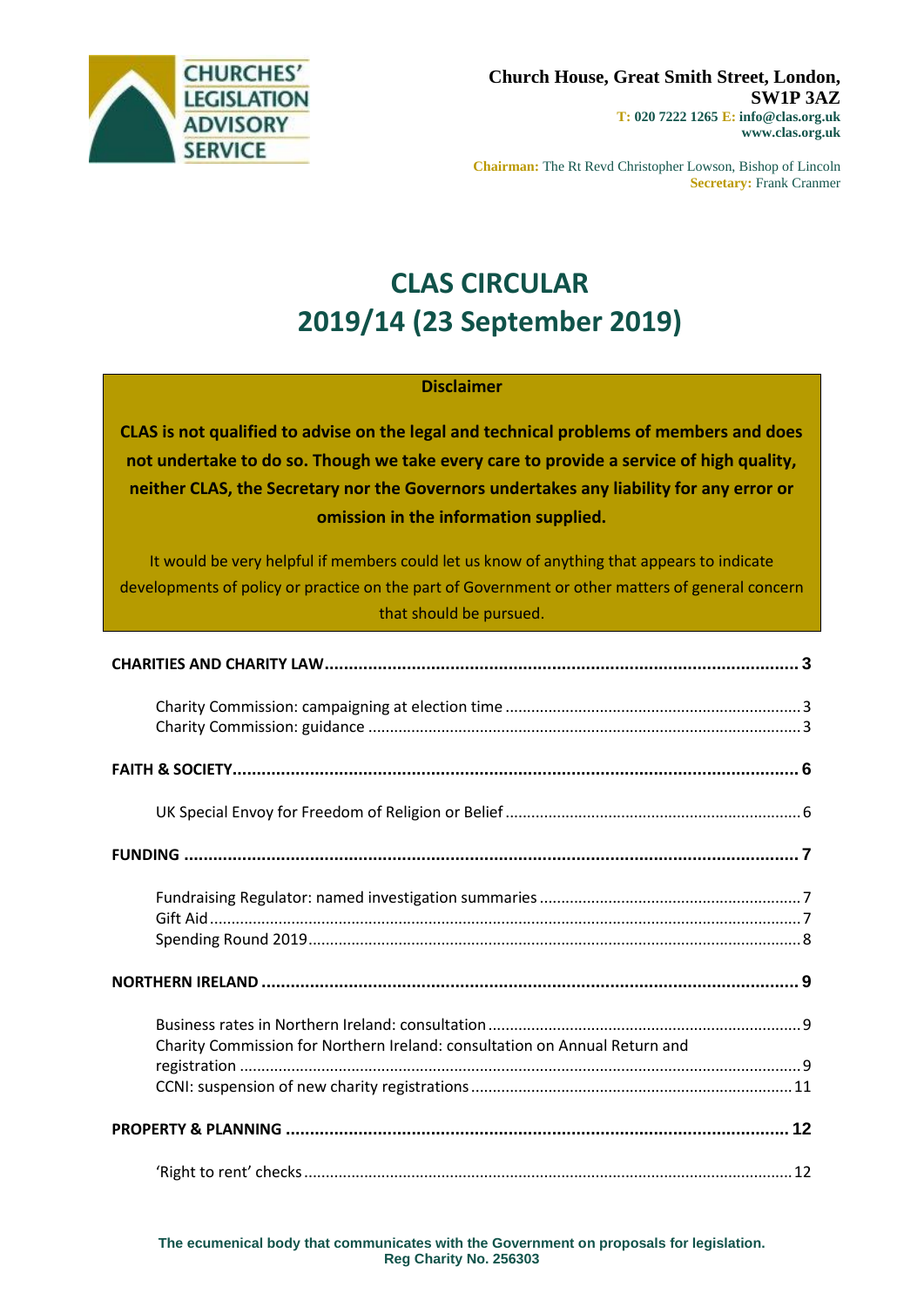| <b>Churches' Legislation Advisory Service</b> | <b>Circular 2019/14</b> |
|-----------------------------------------------|-------------------------|
|                                               |                         |
|                                               |                         |
|                                               |                         |
|                                               |                         |
|                                               |                         |
|                                               |                         |
|                                               |                         |
|                                               |                         |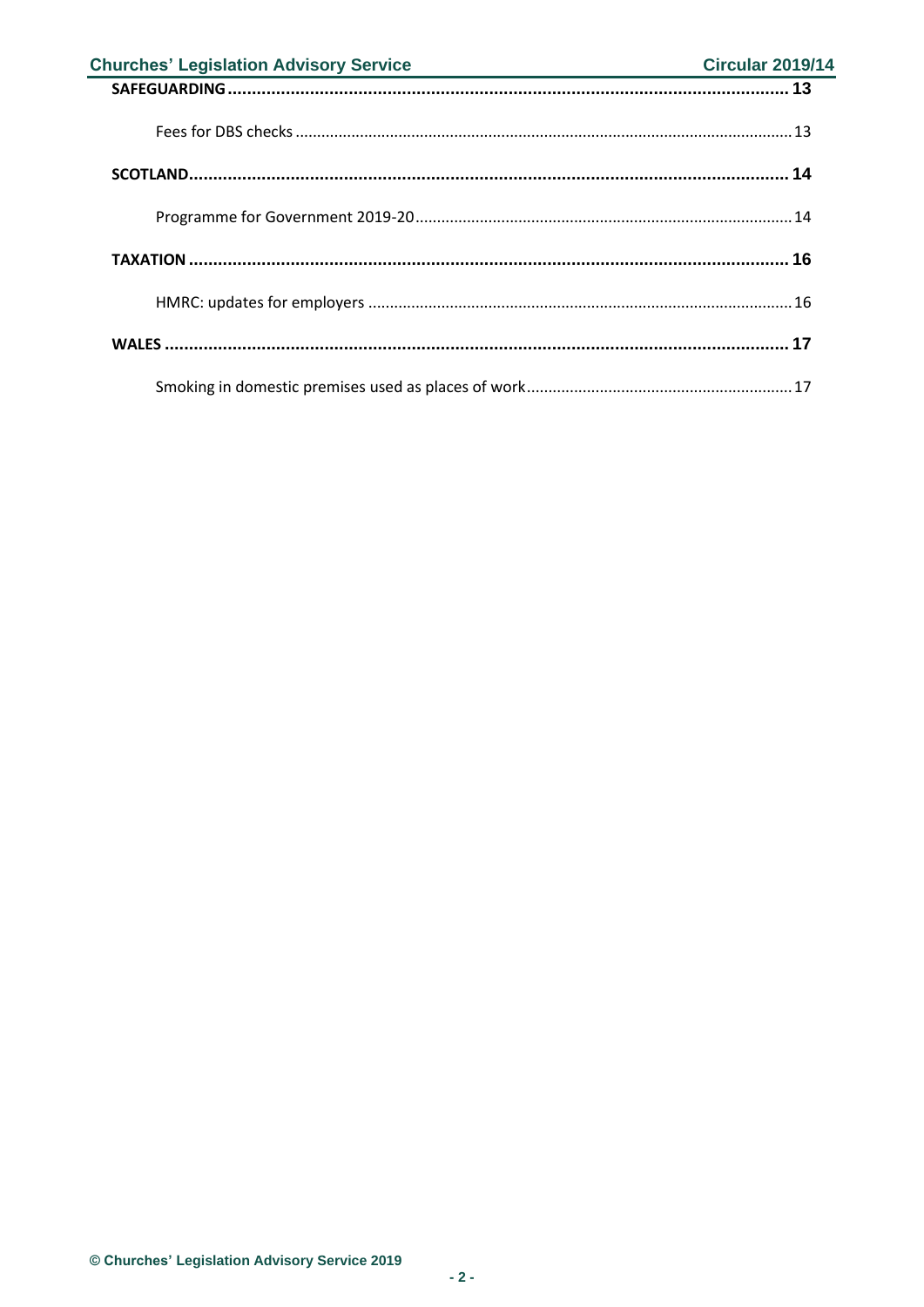### <span id="page-2-0"></span>**CHARITIES AND CHARITY LAW**

<span id="page-2-1"></span>**Charity Commission: campaigning at election time**

**For information**

With expectations growing of a general election before the end of the year, Helen Stephenson, CEO of the Commission, has published a blog [post](https://charitycommission.blog.gov.uk/2019/09/13/charities-and-political-campaigning-a-reflection-on-charities-responsibilities/?utm_source=Bates%20Wells%20Braithwaite&utm_medium=email&utm_campaign=10888867_Briefing%2017.09.19&dm_i=1Y95,6HDWJ,EQ22GV,PQ7XI,1) to remind charities of their responsibilities and of the Commission's guidance on [campaigning](https://www.gov.uk/government/publications/speaking-out-guidance-on-campaigning-and-political-activity-by-charities-cc9) and political activity for charities, and [supplementary](https://assets.publishing.service.gov.uk/government/uploads/system/uploads/attachment_data/file/591355/Charities_Elections_and_Referendums_new.pdf) guidance on [campaigning](https://assets.publishing.service.gov.uk/government/uploads/system/uploads/attachment_data/file/591355/Charities_Elections_and_Referendums_new.pdf) and political activity during an election period:

'I know that many charity leaders will see this as a critical moment to speak up for the cause they serve, and that is legitimate and healthy for our country. I want to assure you that we have no wish to narrow the space in which charities can engage.

I am conscious however that the political context for this likely election is very different from that which people have experienced in the past. Opinion on the key issues around the UK's departure from the EU does not divide along party lines, and these issues will continue to feature prominently over the coming weeks…

If charities appear to the public to be engaged in political debate not because they are representing their beneficiaries or bringing expertise, but because they are taking a position on one side of a political divide, this undermines public confidence in charity as something special, which can inspire trust where other institutions do not.'

[Source: Charity Commission, 13 September]

#### <span id="page-2-2"></span>**Charity Commission: guidance**



Recently, the Charity Commission has issued a spate of updates. As noted in the Circular 2019/13, in August it updated its guidance on *[Independent examination of charity accounts: guidance for](https://www.gov.uk/government/publications/independent-examination-of-charity-accounts-trustees-cc31?utm_source=e48e4ef9-2788-462d-983e-893ebfc6be75&utm_medium=email&utm_campaign=govuk-notifications&utm_content=immediate)  [trustees](https://www.gov.uk/government/publications/independent-examination-of-charity-accounts-trustees-cc31?utm_source=e48e4ef9-2788-462d-983e-893ebfc6be75&utm_medium=email&utm_campaign=govuk-notifications&utm_content=immediate)* (CC31). Shortly after that, it published published new guidance on how to operate its online services for charities: contents as follows:

- 1. Log in to [the Charity Commission online service](https://www.gov.uk/guidance/online-services-for-charities?utm_source=3ae1aa06-9c11-4ab9-a1ab-694da0f35617&utm_medium=email&utm_campaign=govuk-notifications&utm_content=immediate#log-in-to-the-charity-commission-online-service)
- 2. [Get a new password](https://www.gov.uk/guidance/online-services-for-charities?utm_source=3ae1aa06-9c11-4ab9-a1ab-694da0f35617&utm_medium=email&utm_campaign=govuk-notifications&utm_content=immediate#get-a-new-password)
- 3. [Log in to the registration service](https://www.gov.uk/guidance/online-services-for-charities?utm_source=3ae1aa06-9c11-4ab9-a1ab-694da0f35617&utm_medium=email&utm_campaign=govuk-notifications&utm_content=immediate#log-in-to-the-registration-service)
- 4. [Other services and online forms for charities.](https://www.gov.uk/guidance/online-services-for-charities?utm_source=3ae1aa06-9c11-4ab9-a1ab-694da0f35617&utm_medium=email&utm_campaign=govuk-notifications&utm_content=immediate#other-services-and-online-forms-for-charities)

It has also published new guidance on *[Managing your charity](https://www.gov.uk/government/collections/managing-your-charity-guidance?utm_source=dcc041b7-98e1-4253-802f-a0a106f9477b&utm_medium=email&utm_campaign=govuk-notifications&utm_content=immediate)*, including the following: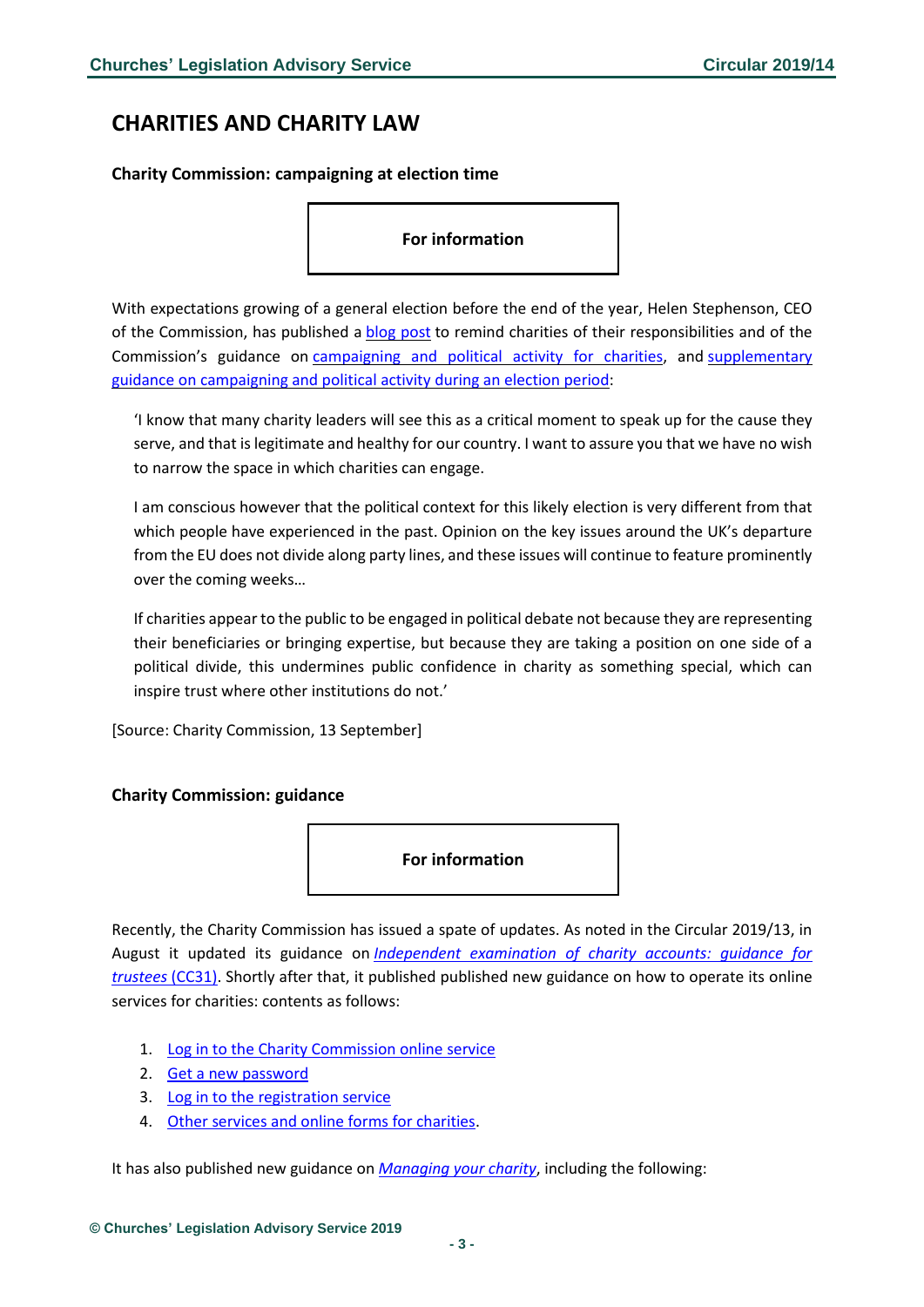- 1. [Reporting to the Charity Commission](https://www.gov.uk/government/collections/managing-your-charity-guidance?utm_source=dcc041b7-98e1-4253-802f-a0a106f9477b&utm_medium=email&utm_campaign=govuk-notifications&utm_content=immediate#reporting-to-the-charity-commission)
- 2. [Manage your charity's information with the Charity Commission](https://www.gov.uk/government/collections/managing-your-charity-guidance?utm_source=dcc041b7-98e1-4253-802f-a0a106f9477b&utm_medium=email&utm_campaign=govuk-notifications&utm_content=immediate#manage-your-charity)
- 3. [Charity trustees](https://www.gov.uk/government/collections/managing-your-charity-guidance?utm_source=dcc041b7-98e1-4253-802f-a0a106f9477b&utm_medium=email&utm_campaign=govuk-notifications&utm_content=immediate#charity-trustees)
- 4. [Running your charity](https://www.gov.uk/government/collections/managing-your-charity-guidance?utm_source=dcc041b7-98e1-4253-802f-a0a106f9477b&utm_medium=email&utm_campaign=govuk-notifications&utm_content=immediate#running-your-charity)
- 5. [Financial reporting and accounts](https://www.gov.uk/government/collections/managing-your-charity-guidance?utm_source=dcc041b7-98e1-4253-802f-a0a106f9477b&utm_medium=email&utm_campaign=govuk-notifications&utm_content=immediate#financial-reporting-and-accounts)
- 6. [Change what your charity does](https://www.gov.uk/government/collections/managing-your-charity-guidance?utm_source=dcc041b7-98e1-4253-802f-a0a106f9477b&utm_medium=email&utm_campaign=govuk-notifications&utm_content=immediate#change-what-your-charity-does)
- 7. [Land, property and assets](https://www.gov.uk/government/collections/managing-your-charity-guidance?utm_source=dcc041b7-98e1-4253-802f-a0a106f9477b&utm_medium=email&utm_campaign=govuk-notifications&utm_content=immediate#land,-property-and-assets)
- 8. [Work with other organisations](https://www.gov.uk/government/collections/managing-your-charity-guidance?utm_source=dcc041b7-98e1-4253-802f-a0a106f9477b&utm_medium=email&utm_campaign=govuk-notifications&utm_content=immediate#work-with-other-organisations)
- 9. [Public benefit and charitable purposes.](https://www.gov.uk/government/collections/managing-your-charity-guidance?utm_source=dcc041b7-98e1-4253-802f-a0a106f9477b&utm_medium=email&utm_campaign=govuk-notifications&utm_content=immediate#public-benefit-and-charitable-purposes)

Finally, it has published a useful consolidated list, with hyperlinks, of its current publications, with dates of publication or last major revision, as follows:

*Guidance publications ordered by 'CC' reference number:*

- [The essential trustee: what you need to know, what you need to do \(CC3\):](https://www.gov.uk/government/publications/the-essential-trustee-what-you-need-to-know-cc3) 3 May 2018
- [Charity trustee: what's involved \(CC3a\)](https://www.gov.uk/guidance/charity-trustee-whats-involved): 3 May 2018
- [What makes a charity \(CC4\):](https://www.gov.uk/government/publications/what-makes-a-charity-cc4) 1 September 2013
- [Ex gratia payments by charities \(CC7\):](https://www.gov.uk/government/publications/ex-gratia-payments-by-charities-cc7) 1 May 2014
- [Internal financial controls for charities \(CC8\):](https://www.gov.uk/government/publications/internal-financial-controls-for-charities-cc8) 1 July 2012
- [Campaigning and political activity guidance for charities \(CC9\):](https://www.gov.uk/government/publications/speaking-out-guidance-on-campaigning-and-political-activity-by-charities-cc9) 1 March 2008
- [Trustee expenses and payments \(CC11\):](https://www.gov.uk/government/publications/trustee-expenses-and-payments-cc11) 1 March 2012
- [Managing a charity's finances \(CC12\)](https://www.gov.uk/government/publications/managing-financial-difficulties-insolvency-in-charities-cc12): 29 January 2016
- [The Official Custodian for Charities' 'land holding' service \(CC13\):](https://www.gov.uk/government/publications/the-official-custodian-for-charities-land-holding-service-cc13) 1 September 2004
- [Charities and investment matters: a guide for trustees \(CC14\):](https://www.gov.uk/government/publications/charities-and-investment-matters-a-guide-for-trustees-cc14) 1 August 2016
- [Charity reporting and accounting: the essentials \(CC15b\):](https://www.gov.uk/government/publications/charity-reporting-and-accounting-the-essentials-cc15b) 1 January 2013
- [Charity reporting and accounting: the essentials March 2015 \(CC15c\):](https://www.gov.uk/government/publications/charity-reporting-and-accounting-the-essentials-march-2015-cc15c) 27 March 2015
- [Charity reporting and accounting: the essentials November 2016 \(CC15d\):](https://www.gov.uk/government/publications/charity-reporting-and-accounting-the-essentials-november-2016-cc15d) 1 November 2016
- [Use of church halls for village hall and other charitable purposes \(CC18\):](https://www.gov.uk/government/publications/use-of-church-halls-for-village-hall-and-other-charitable-purposes-cc18) 1 July 2001
- [Charity reserves: building resilience \(CC19\):](https://www.gov.uk/government/publications/charities-and-reserves-cc19) 29 January 2016
- [Charity fundraising: a guide to trustee duties \(CC20\):](https://www.gov.uk/government/publications/charities-and-fundraising-cc20) 7 June 2016
- [How to set up a charity \(CC21a\):](https://www.gov.uk/guidance/how-to-set-up-a-charity-cc21a) 4 November 2014
- [How to register a charity \(CC21b\):](https://www.gov.uk/guidance/how-to-register-your-charity-cc21b) 2 February 2015
- [Charity types: how to choose a structure \(CC22a\):](https://www.gov.uk/guidance/charity-types-how-to-choose-a-structure) 4 November 2014
- [How to write your charity's governing document \(CC22b\):](https://www.gov.uk/guidance/how-to-write-your-charitys-governing-document) 11 December 2014
- [Exempt charities \(CC23\):](https://www.gov.uk/government/publications/exempt-charities-cc23) 9 August 2019
- [Users on board: beneficiaries who become trustees \(CC24\):](https://www.gov.uk/government/publications/users-on-board-beneficiaries-who-become-trustees-cc24) 1 March 2012
- [Charity finances: trustee essentials \(CC25\):](https://www.gov.uk/government/publications/managing-charity-assets-and-resources-cc25) 16 March 2017
- [Charities and risk management \(CC26\):](https://www.gov.uk/government/publications/charities-and-risk-management-cc26) 1 June 2010
- [It's your decision: charity trustees and decision making \(CC27\):](https://www.gov.uk/government/publications/its-your-decision-charity-trustees-and-decision-making) 10 May 2013
- Sales leases transfers or mortgages: what trustees need to know about disposing of charity [land \(CC28\):](https://www.gov.uk/government/publications/sales-leases-transfers-or-mortgages-what-trustees-need-to-know-about-disposing-of-charity-land-cc28) 31 March 2012
- [Conflicts of interest: a guide for charity trustees \(CC29\):](https://www.gov.uk/government/publications/conflicts-of-interest-a-guide-for-charity-trustees-cc29) 1 May 2014
- [Finding new trustees \(CC30\):](https://www.gov.uk/government/publications/finding-new-trustees-cc30) 3 May 2018
- [Independent examination of charity accounts: guidance for trustees \(CC31\):](https://www.gov.uk/government/publications/independent-examination-of-charity-accounts-trustees-cc31) 28 August 2019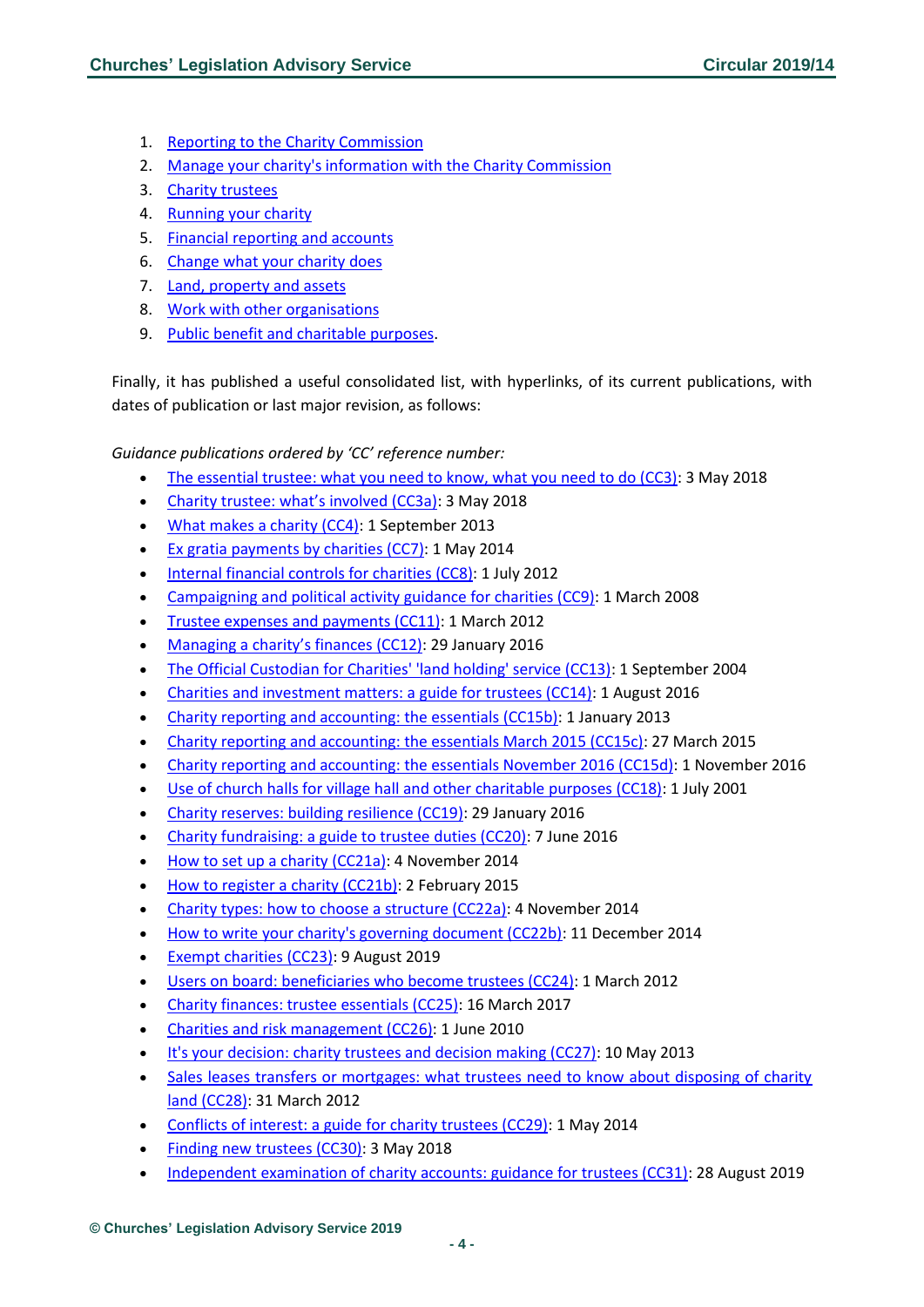- [Independent examination of charity accounts: examiners \(CC32\):](https://www.gov.uk/government/publications/independent-examination-of-charity-accounts-examiners-cc32) 4 September 2017
- [Acquiring land \(CC33\):](https://www.gov.uk/government/publications/acquiring-land-cc33) 1 April 2001
- [Collaborative working and mergers: an introduction \(CC34\):](https://www.gov.uk/government/publications/collaborative-working-and-mergers-an-introduction-cc34) 1 November 2009
- [Trustees trading and tax: how charities may lawfully trade \(CC35\):](https://www.gov.uk/government/publications/trustees-trading-and-tax-how-charities-may-lawfully-trade-cc35) 24 February 2016
- [Changing your charity's governing document \(CC36\):](https://www.gov.uk/government/publications/changing-your-charitys-governing-document-cc36) 5 August 2011
- [Charities and public service delivery: an introduction \(CC37\):](https://www.gov.uk/government/publications/charities-and-public-service-delivery-an-introduction-cc37) 1 March 2012
- [Charities and litigation: a guide for trustees \(CC38\):](https://www.gov.uk/government/publications/charities-and-litigation-a-guide-for-trustees-cc38) 3 August 2016
- [Disaster appeals: Charity Commission guidance on starting, running and supporting charitable](https://www.gov.uk/government/publications/disaster-appeals-charity-commission-guidance-on-starting-running-and-supporting-charitable-disaster-appeals-cc40)  [disaster appeals \(CC40\):](https://www.gov.uk/government/publications/disaster-appeals-charity-commission-guidance-on-starting-running-and-supporting-charitable-disaster-appeals-cc40) 1 August 2012
- [Appointing nominees and custodians \(CC42\):](https://www.gov.uk/government/publications/appointing-nominees-and-custodians-cc42) 1 February 2001
- [Incorporation of charity trustees \(CC43\):](https://www.gov.uk/government/publications/incorporation-of-charity-trustees-cc43) 1 March 2012
- [Statutory inquiries into charities: guidance for charities \(CC46\):](https://www.gov.uk/government/publications/statutory-inquiries-into-charities-guidance-for-charities-cc46) 1 December 2013
- [Complaints about charities \(CC47\):](https://www.gov.uk/government/publications/complaints-about-charities) 11 October 2018
- [Charities and meetings \(CC48\):](https://www.gov.uk/government/publications/charities-and-meetings-cc48) 1 March 2012
- [Charities and insurance \(CC49\):](https://www.gov.uk/government/publications/charities-and-insurance-cc49) 1 May 2012.

•

### *Public benefit 'PB' guides*:

- [Public benefit: the public benefit requirement \(PB1\):](https://www.gov.uk/government/publications/public-benefit-the-public-benefit-requirement-pb1) 16 September 2013
- [Public benefit: running a charity \(PB2\):](https://www.gov.uk/government/publications/public-benefit-running-a-charity-pb2) 16 September 2013
- [Public benefit: reporting \(PB3\):](https://www.gov.uk/government/publications/public-benefit-reporting-pb3) 16 September 2013.

Eagle-eyed readers will notice that the Commission's advice on religion and public benefit – which is still on the Government website – does not appear on the list.

[Source: Charity Commission, 11 September]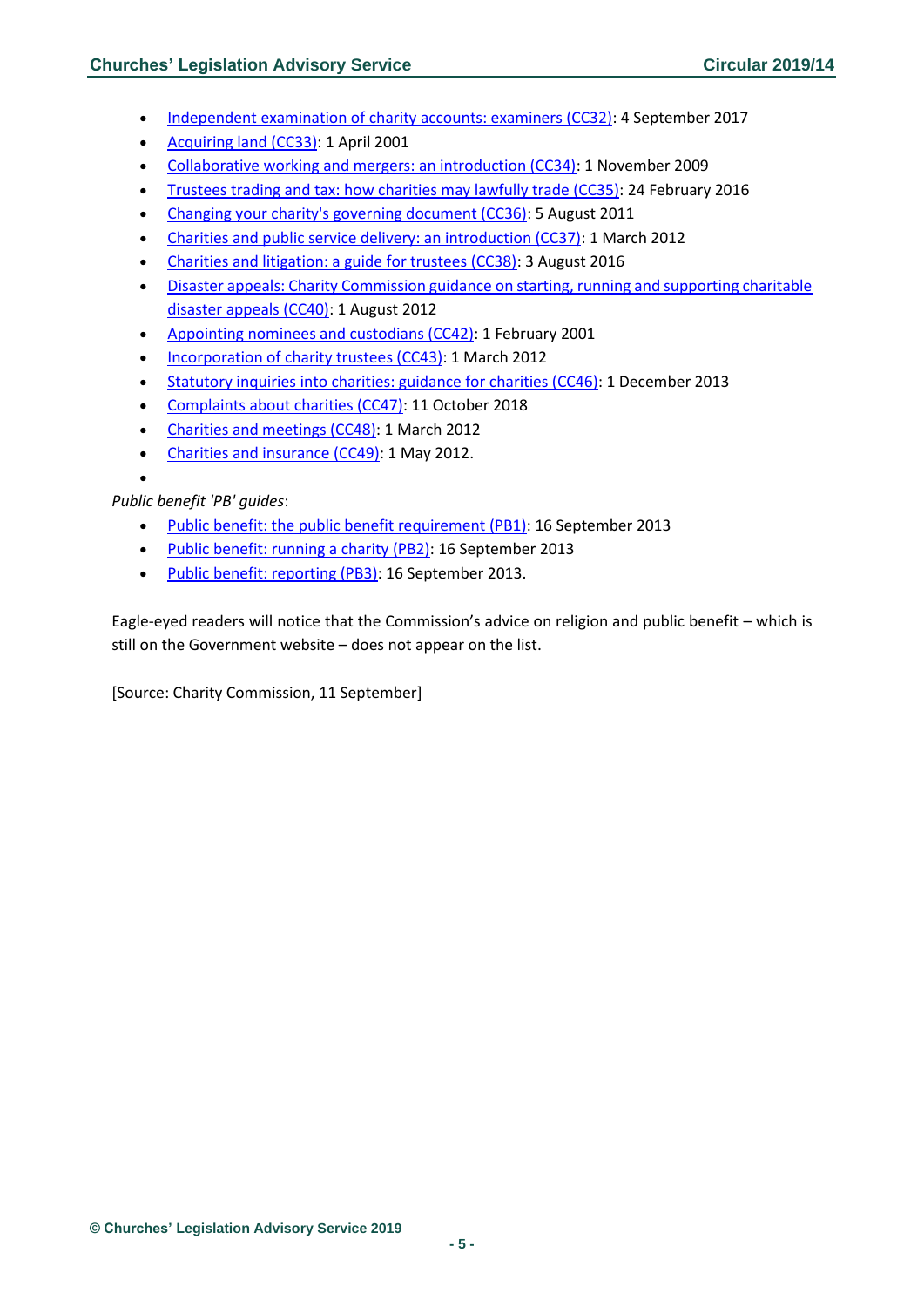# <span id="page-5-0"></span>**FAITH & SOCIETY**

<span id="page-5-1"></span>**UK Special Envoy for Freedom of Religion or Belief**

**For information**

The Prime Minister has [appointed](https://www.gov.uk/government/news/uk-appoints-new-pm-envoy-for-freedom-of-religion-belief) Rehman Chishti MP as his Special Envoy for Freedom of Religion or Belief, succeeding the Lord Ahmad of Wimbledon.

The role's responsibilities include:

- bringing together the efforts of Government, faith actors and civil society to promote the UK's stance on religious tolerance abroad;
- to continue to lead the implementation of the recommendations from the recent independent review into FCO support for persecuted Christians, led by the Bishop of Truro; and
- to be a dedicated champion on the issue of religious freedom.

Rehman Chishti is a barrister: he has been Conservative MP for Gillingham and Rainham since 2010. His father, Abdul Rehman Chishti, became Federal Adviser on religious affairs to the Prime Minister of Azad Kashmir in 1976; however, in 1978 he left Pakistan to take up a post as an Imam in the UK, soon after the Bhutto government had been overthrown in a military coup. Rehman Chishti, his mother and elder sister joined his father in the UK in 1984, when he was six.

[Source: FCO – 12 September]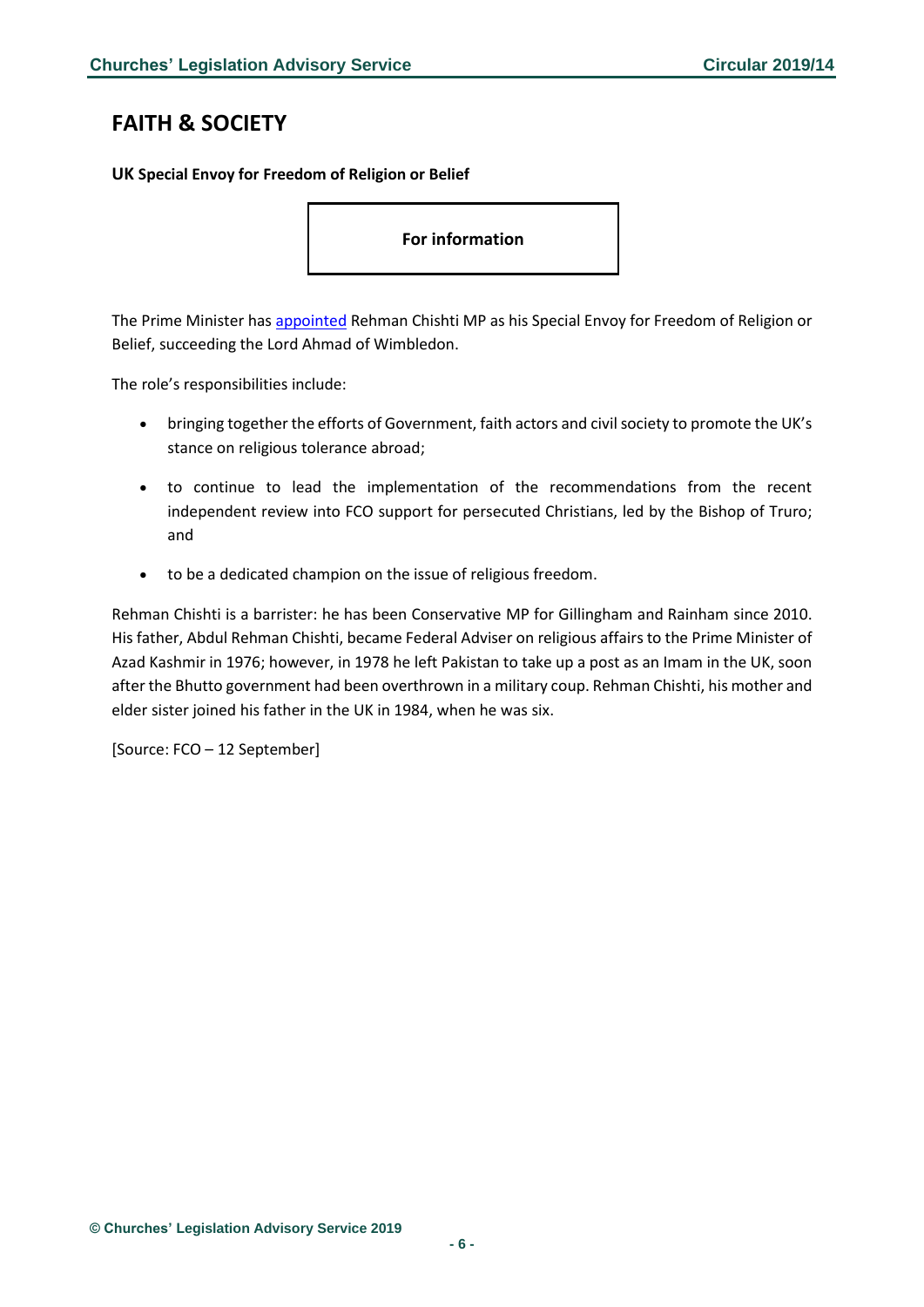# <span id="page-6-0"></span>**FUNDING**

<span id="page-6-1"></span>**Fundraising Regulator: named investigation summaries**

#### **For information**

The Fundraising Regulator has issued the first set of ten named investigation summaries. In October 2018, the Board agreed to name all organisations that it investigates from 1 March 2019. The Regulator has included more detail than previously in these investigation summaries with the aim of making them more useful for the public and the organisations that it regulates:

'We think it's right that we name all the organisations we investigate, so that we promote and support a culture of ethical fundraising, allow the public, donors and potential donors to make informed decisions when they choose to donate to charity, and ensure we are transparent in our investigations process.

This brings our investigation work in line with that of other regulators such as the Charity Commission which names the organisations that it investigates.

Where a charity or third-party agency has breached the Code of Fundraising Practice, there is an opportunity for organisations to learn from the recommendations we have made. We will state clearly where organisations have agreed to comply with our recommendations for improvement. Where we find that a breach has not occurred, we want to show this in positive light and share examples of good practice.'

[Source: Funding Regulator – 18 September]

### <span id="page-6-2"></span>**Gift Aid**

**For information**

HMRC has updated its [guidance](https://www.gov.uk/guidance/gift-aid-what-donations-charities-and-cascs-can-claim-on?utm_source=e30bc10f-ee76-42f1-942c-11f9bca6982e&utm_medium=email&utm_campaign=govuk-notifications&utm_content=daily#history) on the types of fundraising donations on which charities and community amateur sports clubs (CASCs) can claim Gift Aid, as well as the exceptions. The tables under sections titled 'The Benefit Rule', 'Charity Auctions' and 'Educational School trips' have been updated.

Thursday 3 October will be Gift Aid Awareness Day: it is intended to raise the profile of Gift Aid and target the estimated £560m that goes unclaimed each year.

[Source: HMRC – 3 September]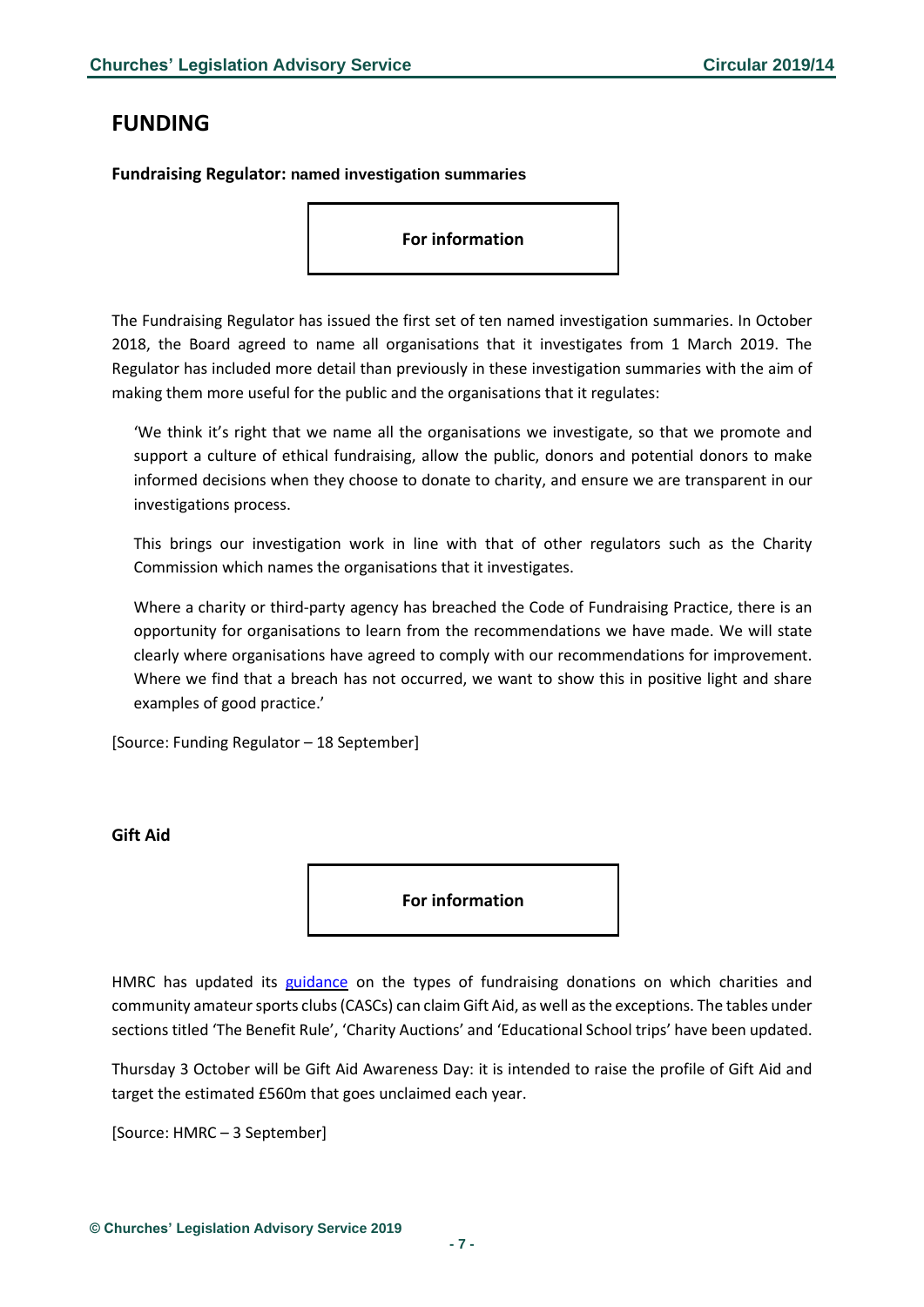#### <span id="page-7-0"></span>**Spending Round 2019**

**For information**

On 4 September, the Chancellor made his statement to Parliament setting out Government spending plans for 2020-21. Sajid Javid announced £13.8bn of departmental spending, mostly to boost the budgets of public services. The announcements gaining the most (immediate) media attention are the increased funding for the Home Office and for health and social care. All documents relating to the Spending Round 2019 can be found [here,](https://www.gov.uk/government/publications/spending-round-2019-document/spending-round-2019) HM Treasury has published a summary of the headline announcements [here](https://www.gov.uk/government/news/spending-round-2019-what-you-need-to-know), and the Chancellor's speech can be read [here.](https://www.gov.uk/government/speeches/spending-round-2019-sajid-javids-speech)

This Spending Round focuses on day-to-day resource spending as Departments and the devolved administrations already have capital budgets for 2020-21, which were set at the Spending Review in 2015. A full multi-year spending review will be conducted in 2020 for capital and resource budgets beyond 2020-21. The review will take into account the nature of Brexit and set out further plans for long-term reform.

**Spending Review and Charities**: While charities should take note of the departmental settlements and announcements of particular application to their own areas of operation, the announcement as a whole was not of great consequence to charities. Key points are noted below.

**Charity Commission**: The annual budget for the Charity Commission for England and Wales is due to increase from £24.9m in 2019-20, to £27.3m in 2020-21.

**DHSC**: The Department of Health and Social Care's resource budget will rise by 3.1% in real terms. Furthermore, the Local Government settlement contains an additional £1bn for adult and children's social care.

**International Aid:** The International Aid budget has been protected as 0.7% of GNI.

**MHCLG**: The Ministry of Housing, Communities and Local Government settlement includes a 2.7 per cent real terms increase to the department's resource budget from 2019-20 to 2020-21.

[Source: HM Treasury – 4 September]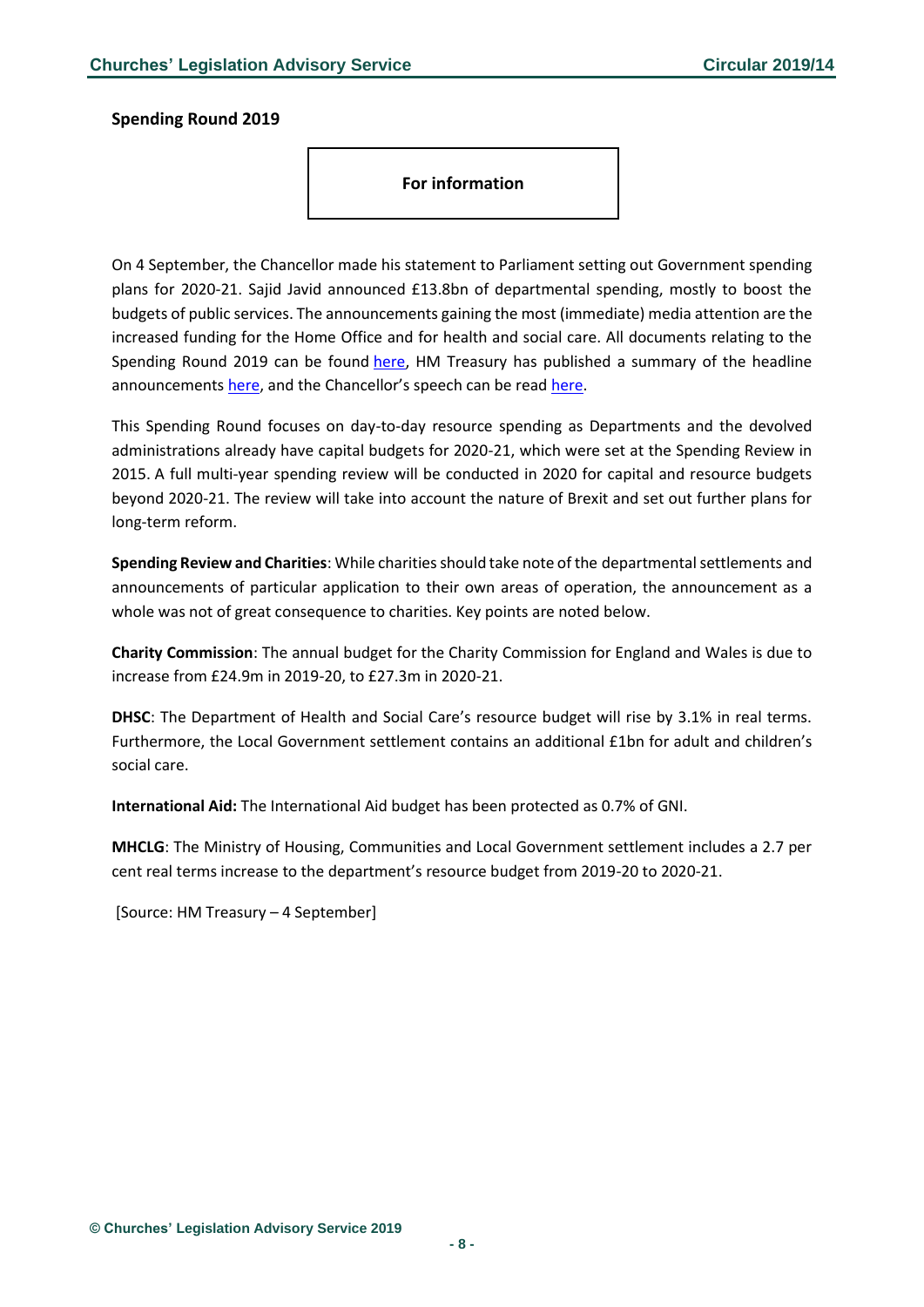# <span id="page-8-0"></span>**NORTHERN IRELAND**

### <span id="page-8-1"></span>**Business rates in Northern Ireland: consultation**

**For information and possibly for action** 

The Department of Finance has [published](https://www.finance-ni.gov.uk/consultations/business-rates) a consultation on business rates which the announcement states will be a 'full and comprehensive review'. The consultation questions include:

- How can revenues from district and regional rates be raised in a way that is fair and equitable and without placing an unacceptable burden on business ratepayers?
- What ways can be found to widen the tax base that could facilitate a lower level of business rates?
- How can a fair distribution between district rates and regional rates be sustained?
- How can a fair distribution between non-domestic and domestic rates be sustained?
- What reliefs and supports are necessary and might be introduced, changed or ended, targeted in line with Executive priorities and recognising ability to pay?
- What alternative taxation options should be considered to complement or partially replace property based non-domestic rates and to allow for lower levels of revenue from business rates?

To respond to the consultation, click [here.](https://consultations.nidirect.gov.uk/dof-internal-communications/department-of-finance-business-rates-consultation/) The consultation closes on **11 November**.

[Source: Department of Finance – 16 September]

### <span id="page-8-2"></span>**Charity Commission for Northern Ireland: consultation on Annual Return and registration**

**For information and possibly for action** 

The Charity Commission for Northern Ireland is consulting on additional questions to be included in the online application for registration (OLAR) and the Annual Return Regulations 2019

The Commission believes that the information provided by charities to these questions will increase the transparency around the areas, contributing to public confidence in charities. The Commission will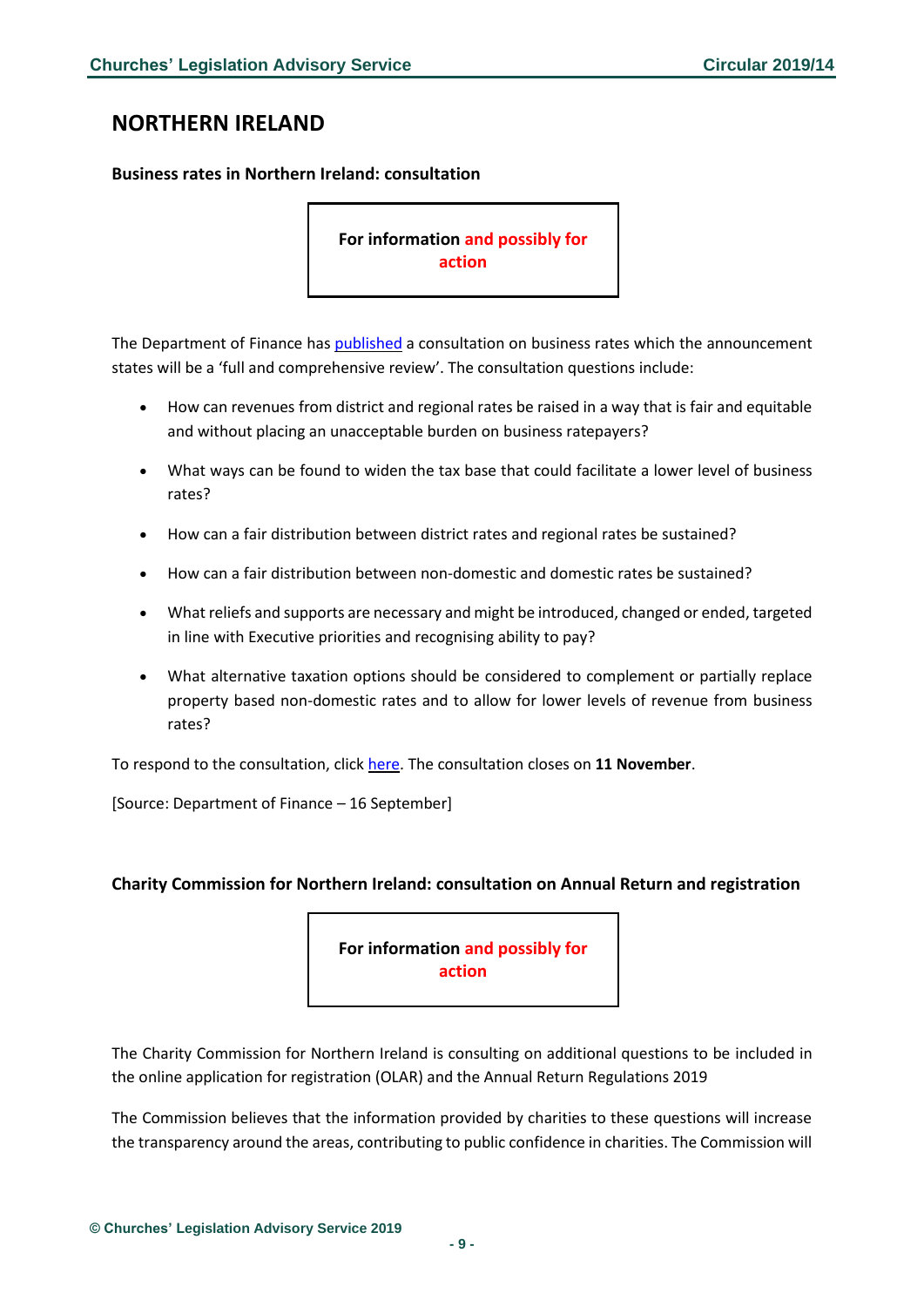also use the information to adapt its work processes, ensuring that its limited resources are used in the most proportionate, transparent and effective way possible.

#### *Annual monitoring return*

The annual monitoring return (AMR) is a key tool used by CCNI to regulate charities after registration. The Commission is proposing to add a number of new, mandatory questions to the Annual Return Regulations 2019, which will gather data on charities and the sector on issues such as:

- data protection;
- fundraising;
- governance; and
- spending on charitable purposes.

The Annual Return Regulations 2019 will apply to charities whose financial period begins on or after 1 January 2020.

#### *Registration application*

In brief, the proposed changes to the online application for registration include a number of new questions which centre on safeguarding, related parties and an expansion of the Classification section of the application. The Commission believes that the new questions will bring a number of benefits to individual charities, the charity sector as a whole and to the Commission. They include:

- supporting registration applicants in completing sections of the application (such as Classification) which have been identified as causing some confusion
- assisting the Commission in overseeing and providing guidance on areas which have been highlighted as of particular importance, for example safeguarding
- gathering data which can then be used to assist charities in completing their annual monitoring return in the years ahead
- gathering trustee contact details to support trustees in ensuring their charity is in compliance with their legal obligations.

Further information on the new questions, and why they have been proposed, is detailed in the consultation document, [here.](https://www.charitycommissionni.org.uk/about-us/public-consultations/current-consultations?utm_source=Bates%20Wells%20Braithwaite&utm_medium=email&utm_campaign=10848577_Briefing%2003.09.19&dm_i=1Y95,6GITD,EQ22GV,PMG9S,1)

The consultation will close at **5 pm on Tuesday 22 October**.

[Source: CCNI – 28 August]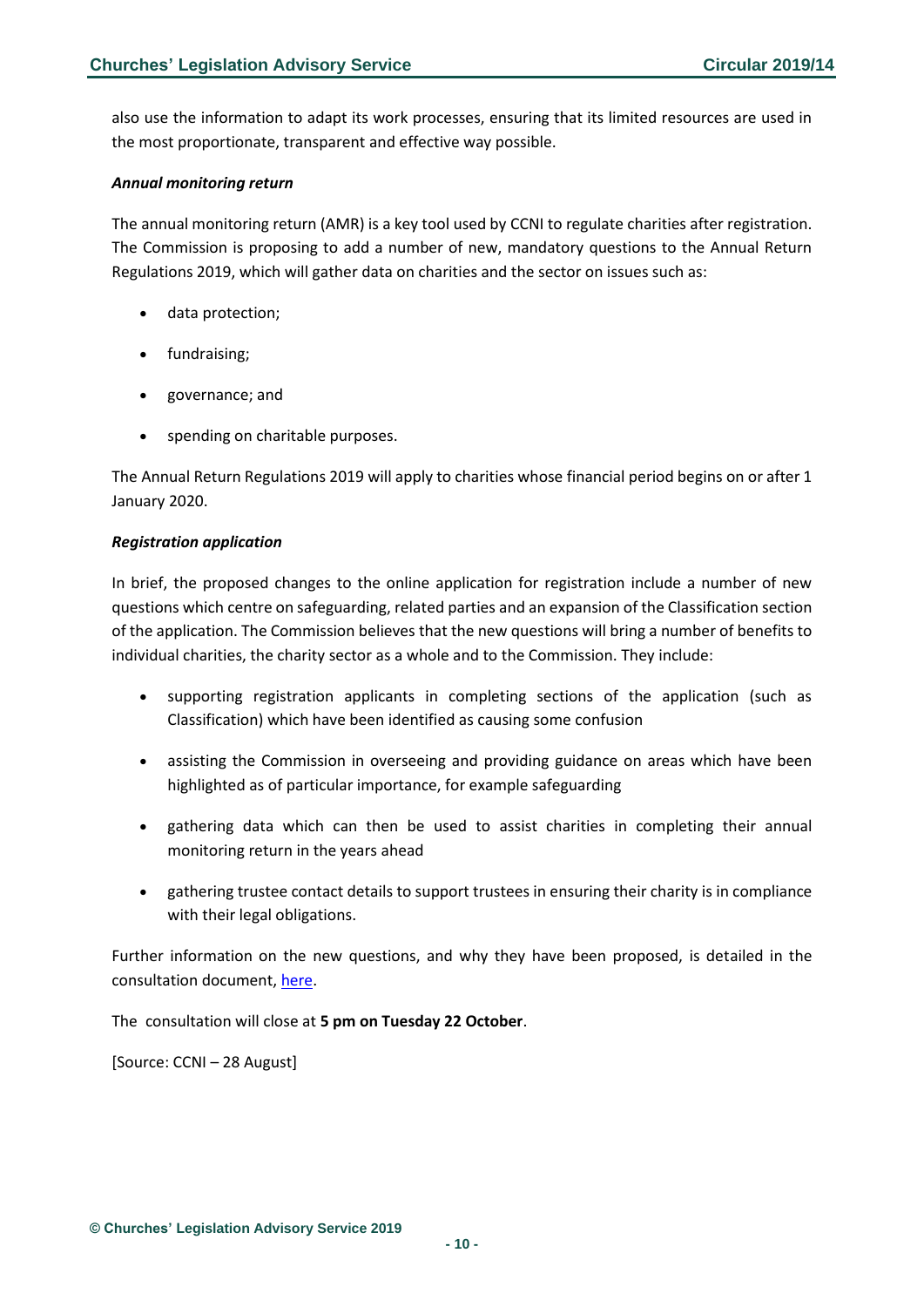<span id="page-10-0"></span>**CCNI: suspension of new charity registrations**

**For information**

The Northern Ireland Council for Voluntary Action [reports](https://www.nicva.org/article/charity-commission-suspends-charity-registration?utm_source=Bates%20Wells%20Braithwaite&utm_medium=email&utm_campaign=10868119_Briefing%2010.09.19&dm_i=1Y95,6GXW7,EQ22GV,PO6FC,1) that the Charity Commission for Northern Ireland is currently not registering charitable organisations because of a High Court ruling handed down on 16 May.

In *McKee & Ors v The Charity Commission for Northern Ireland* [\[2019\] NICh 6,](https://www.bailii.org/nie/cases/NIHC/Ch/2019/6.pdf) McBride J held that the Charities Act (Northern Ireland) 2008 did not did not grant the Commission an express power to delegate to staff and, further, that there was no implied power of delegation: 'Accordingly, the only way in which the Commission can carry out its decision making functions is either when it meets as a complete body or acts in accordance with the powers set out in paragraph 9 of Schedule 1 [*of the Act*]'.

It is not known when this situation will be resolved. The Commission will appeal, but if the Court of Appeal upholds the decision it may need further legislation in order to resume registration – and that would probably require a functioning Northern Ireland Executive.

NICVA notes that where a trust needs charitable status urgently, it can apply direct to HMRC for charitable tax recognition without first having to register with CCNI: see 'how to register your charity [for tax purposes'](https://www.nicva.org/resource/charitable-status). Charitable organisations can also [apply for rates exemption](https://www.nibusinessinfo.co.uk/content/charitable-exemption-rates) without first having to be registered with the Commission.

[Source: NICVA – 4 September]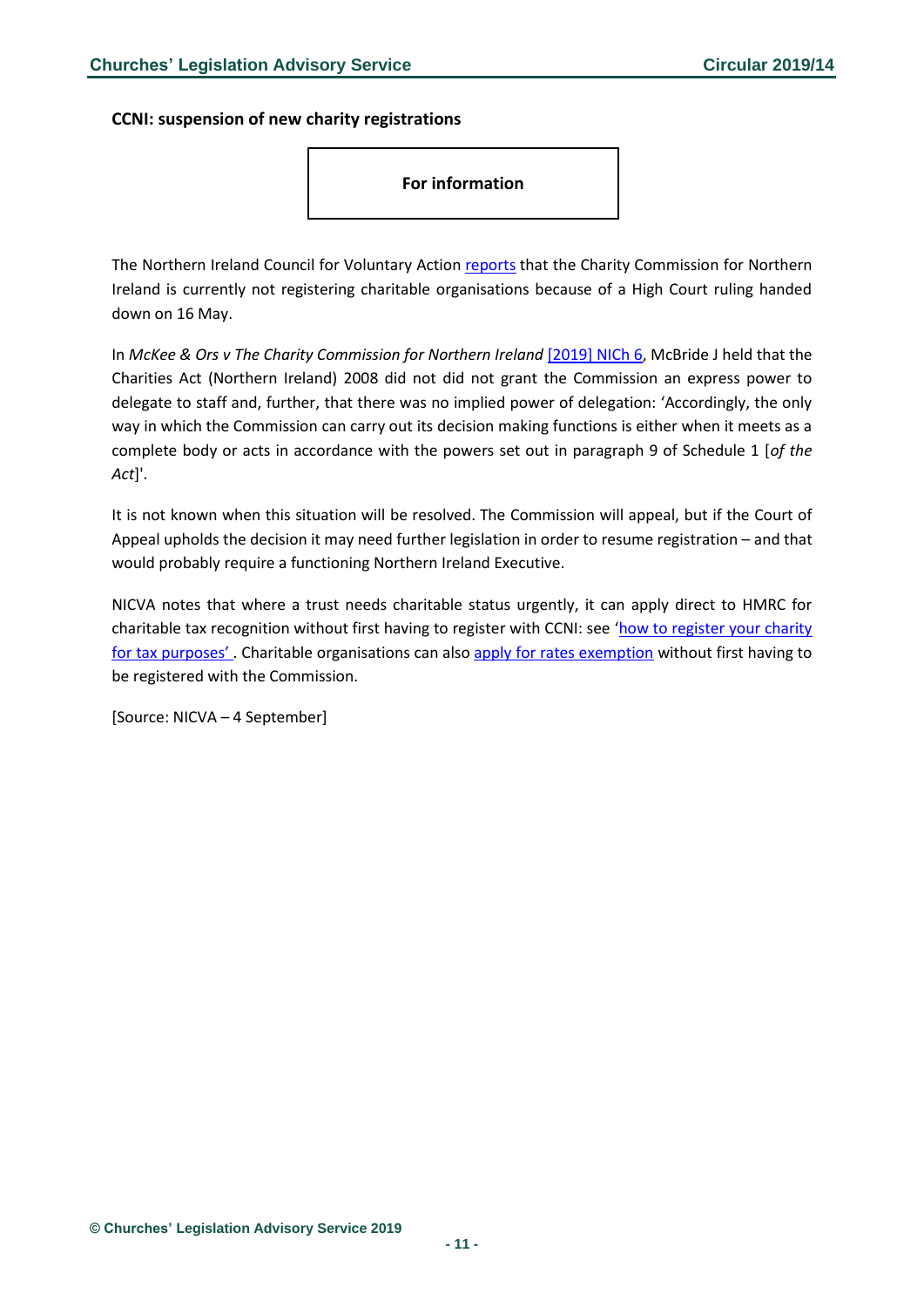# <span id="page-11-0"></span>**PROPERTY & PLANNING**

<span id="page-11-1"></span>**'Right to rent' checks**

**For information** 

MHCLG has [published a tool](https://www.gov.uk/landlord-immigration-check) to enable landlords check if a person can rent a private residential property in England. Checks must be carried out on those aged 18 or over who pay to use a property as their main home, eg tenants, sub-tenants and paying house guests.

If a property is bought that already has tenants, further proof will be needed to confirm that the last landlord did the check and [further checks on tenants](https://www.gov.uk/check-tenant-right-to-rent-documents/further-checks) will become the buyer's responsibility in future.

[Source: MHCLG – 12 September]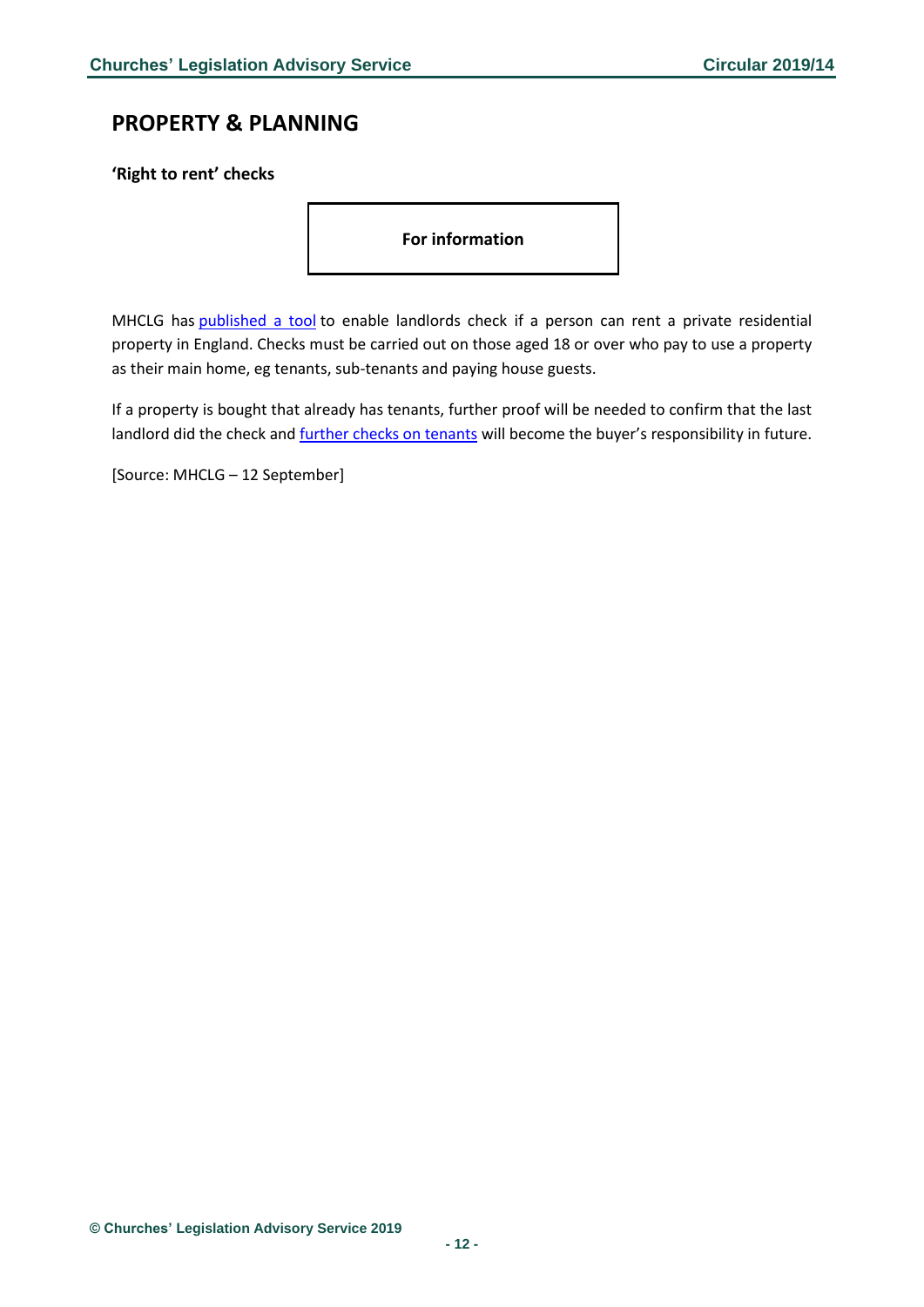# <span id="page-12-0"></span>**SAFEGUARDING**

<span id="page-12-1"></span>**Fees for DBS checks**

**For information** 

Fees for Disclosure and Barring Service checks [are being reduced](https://dmtrk.net/1Y95-6HDWJ-EQ22GV-3R2HD4-1/c.aspx) with effect from **1 October**. The key changes are as follows:

| Type of DBS check  | Current fee | Fee from 1 October 2019 |
|--------------------|-------------|-------------------------|
| Basic DBS check    | £25.00      | E23.00                  |
| Standard DBS check | £26.00      | £23.00                  |
| Enhanced DBS check | £44.00      | £40.00                  |

The fee for the Update Service will remain the same, at £13 per year.

[Source: BWB – 17 September]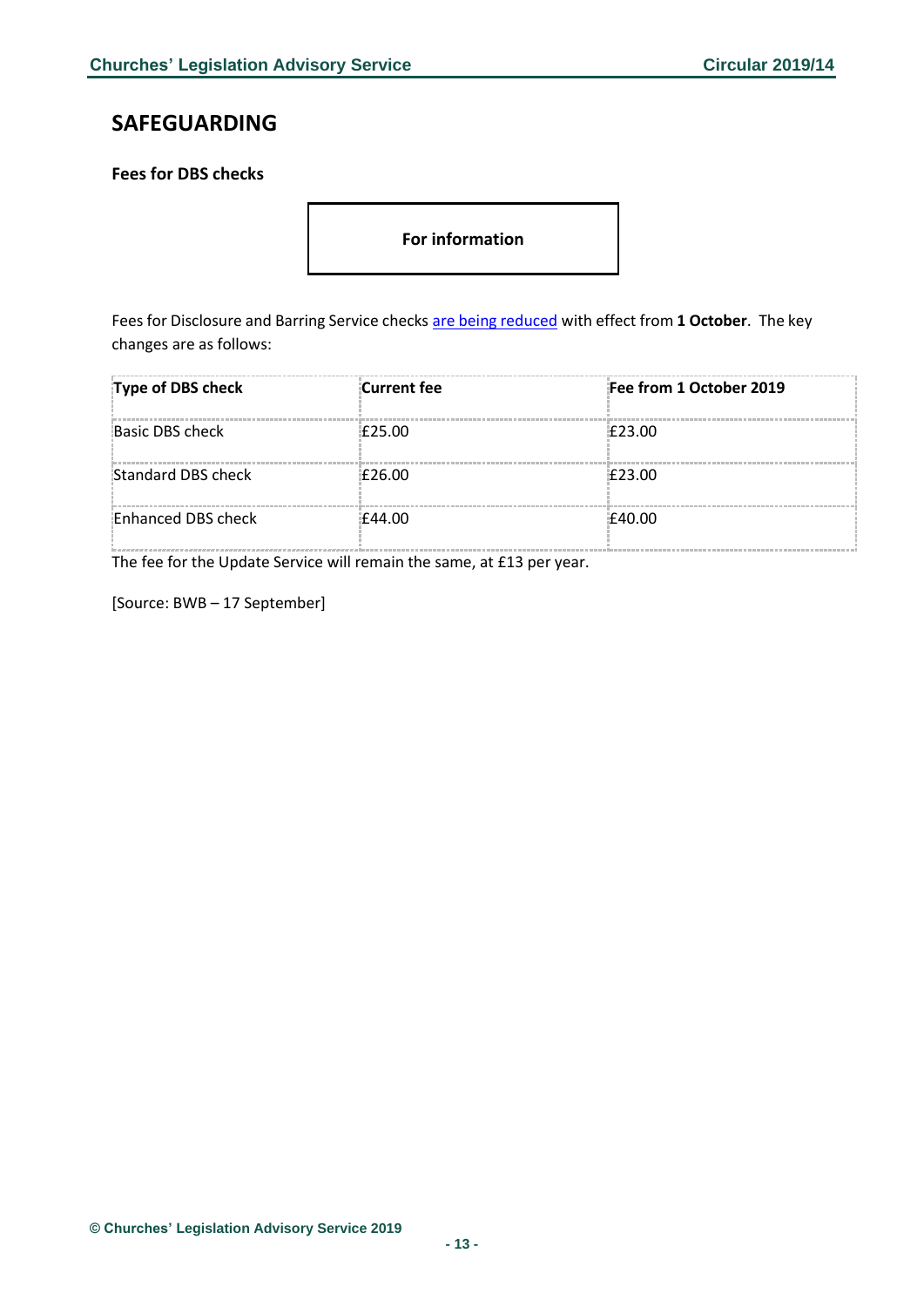# <span id="page-13-0"></span>**SCOTLAND**

### <span id="page-13-1"></span>**Programme for Government 2019-20**

**For information** 

Nicola Sturgeon has announced her [Programme for Government for 2019-20.](https://www.gov.scot/publications/protecting-scotlands-future-governments-programme-scotland-2019-20/) Her plans include:

- a 'Green New Deal', harnessing the power of the Scottish National Investment Bank, a £3 billion Green Investment Portfolio and a Green Growth Accelerator – what the Climate Change Emergency Response Group (CERG) has termed a 'Green City Deal' – to attract green finance to Scotland;
- investing over £500 million in improved bus priority infrastructure to tackle the impacts of congestion on bus services and raise bus usage;
- decarbonising Scotland's railways by 2035 and making the Highlands and Islands the world's first net zero aviation region by 2040;
- developing regulations so that new homes from 2024 must use renewable or low carbon heat;
- targeting a minimum of £30 million of support for renewable heat projects;
- bringing forward the date for the first Scottish Child Payments to Christmas 2020;
- making the first Job Start Payments in spring 2020;
- announcing the first wave of new or refurbished schools under the £1 billion school investment programme;
- providing £15 million of funding for more services and staff for additional support for learning;
- putting in place a Women's Health Plan to tackle women's heath inequalities;
- providing an additional £20 million of funding to help tackle the drugs emergency;
- continuing to support mental health, with a 24/7 crisis support service for children and young people and their families, a community wellbeing service enabling self-referral for children and young people and a £5 million investment in a community perinatal mental health service across Scotland; and
- taking forward planning to mitigate the worst consequences of a 'no deal' Brexit.

The following bills will be introduced:

• Animal Health and Welfare (Amendment) Bill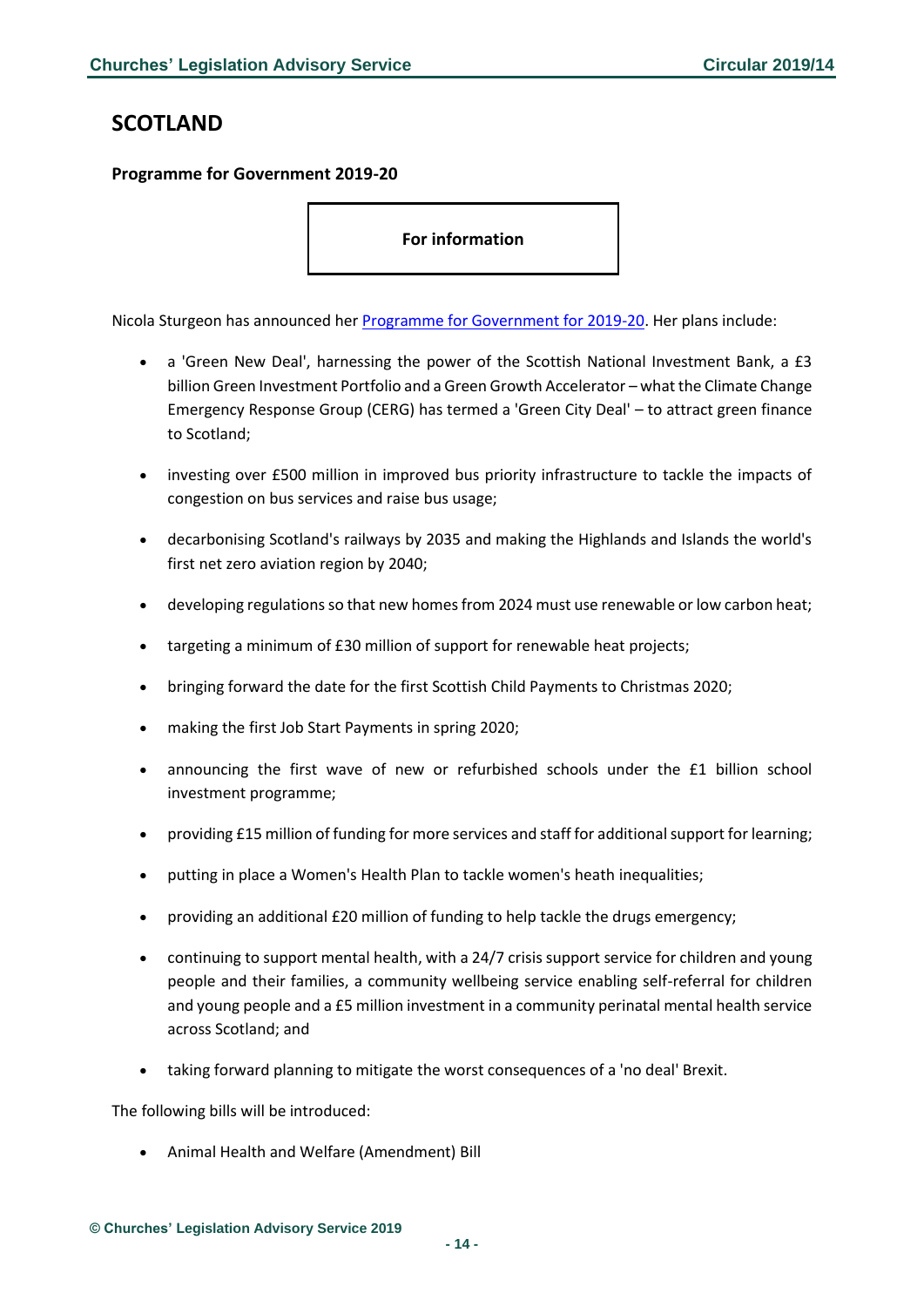- Budget Bill
- Circular Economy Bill
- Civil Partnership Bill
- Continuity Bill Redress (Survivors of In Care Abuse) Bill
- Defamation and Malicious Publication Bill
- Forensic Medical Services (Victims of Sexual Offences) Bill
- Good Food Nation Bill
- Hate Crime Bill
- Heat Networks Bill
- Rural Support Bill
- Transient Visitor Levy Bill
- UEFA European Championship Bill.

[Source: Scottish Government – 3 September]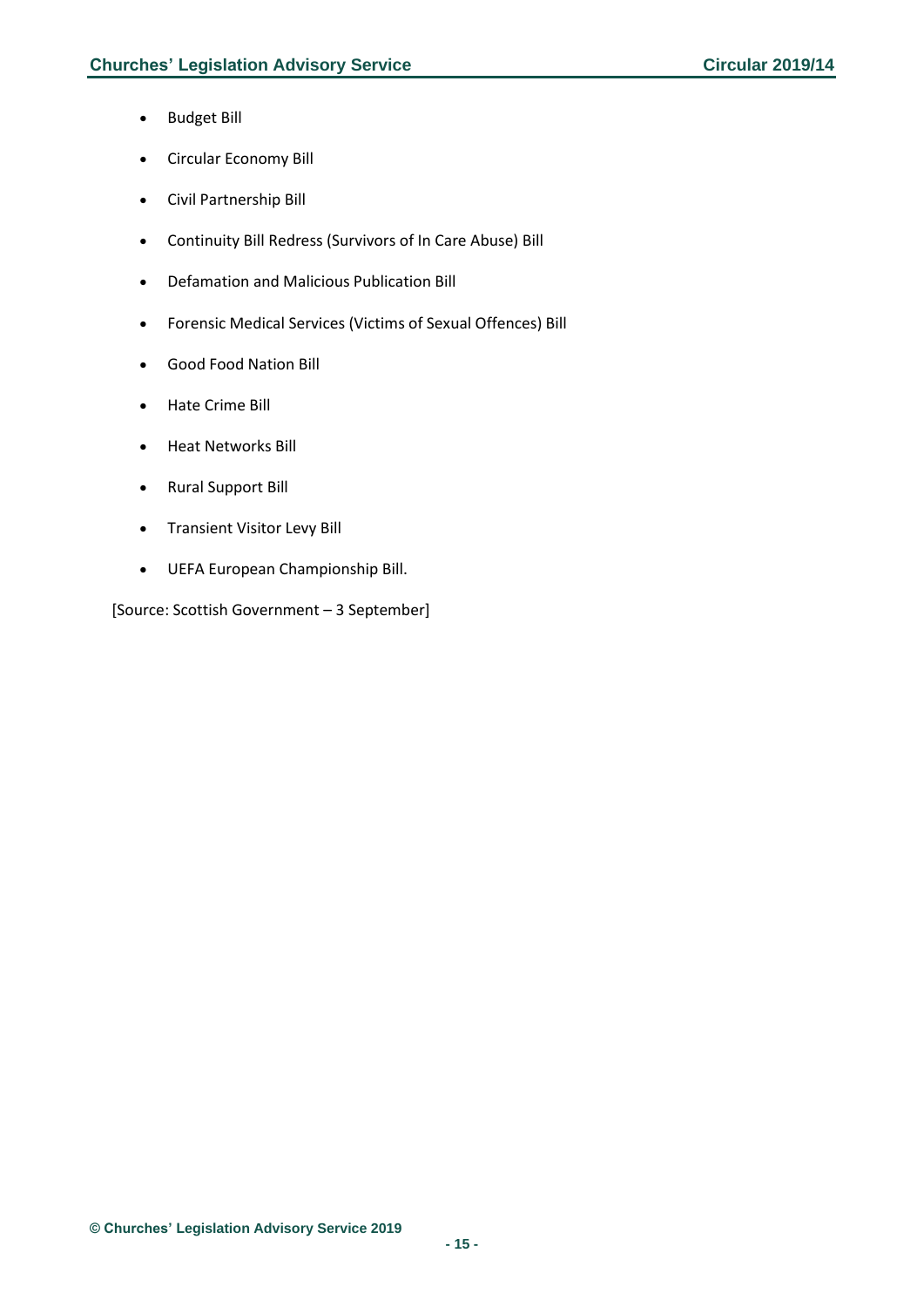# <span id="page-15-0"></span>**TAXATION**

### <span id="page-15-1"></span>**HMRC: updates for employers**

**For information** 

HMRC has published several calculators on its website to help make pay-related topics simpler for employers. They include:

- [Maternity, Adoption and paternity calculator for employers](https://www.gov.uk/maternity-paternity-calculator)
- [Calculate your employee's statutory sick pay](https://www.gov.uk/calculate-statutory-sick-pay)
- [National Minimum Wage and Living Wage calculator for employers](https://www.gov.uk/minimum-wage-calculator-employers)
- [Calculate your employee's statutory redundancy pay](https://www.gov.uk/calculate-employee-redundancy-pay)
- [Calculating holiday pay for workers without fixed hours or pay.](https://www.gov.uk/government/publications/calculating-holiday-pay-for-workers-without-fixed-hours-or-pay?utm_source=639d7f8d-6ace-49e6-a529-a30786a97c35&utm_medium=email&utm_campaign=govuk-notifications&utm_content=daily)

[Source: HMRC – 21 August]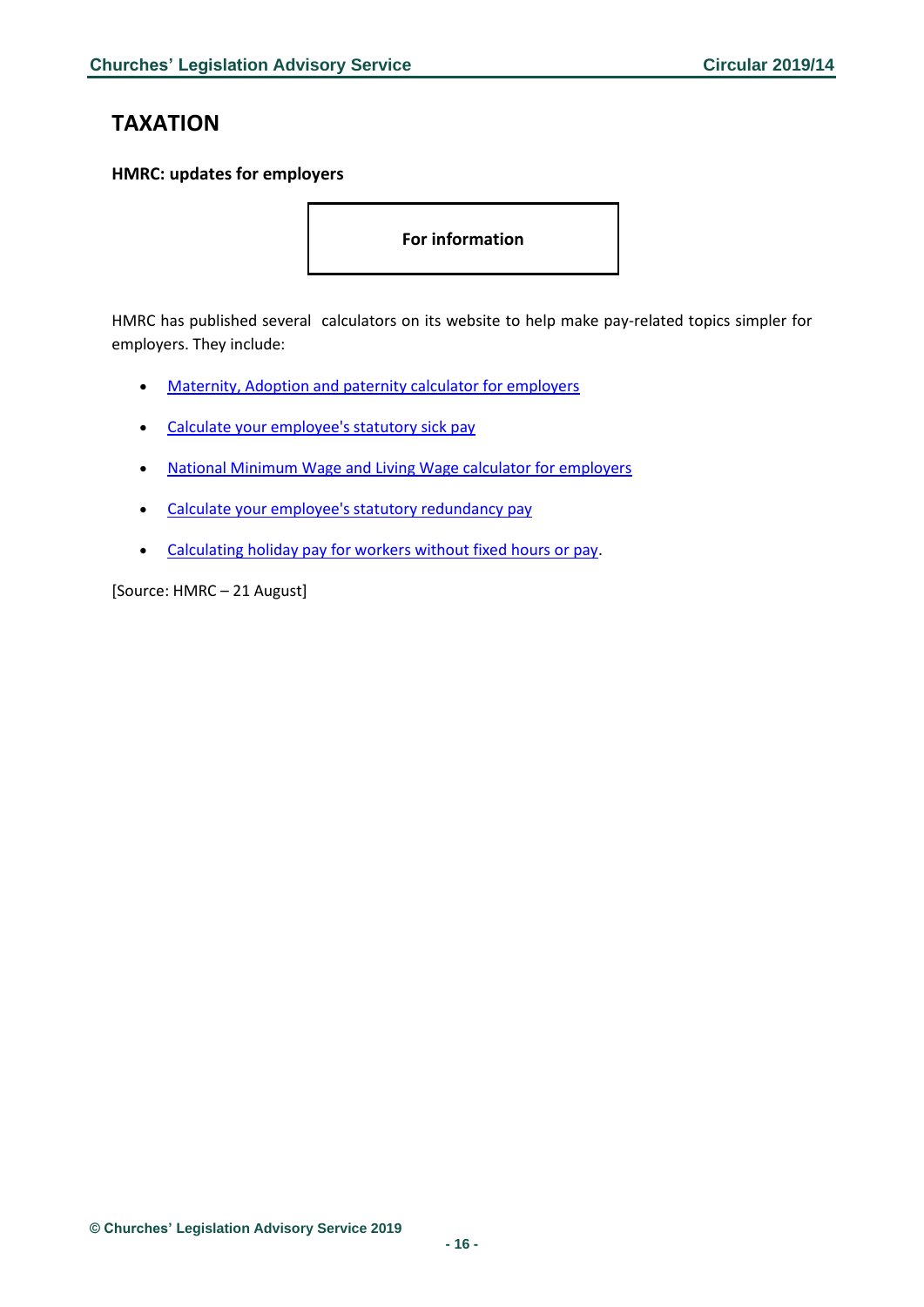### <span id="page-16-0"></span>**WALES**

<span id="page-16-1"></span>**Smoking in domestic premises used as places of work**

**For information** 

The Welsh Government consulted some time ago on the Smoke-free Premises and Vehicles (Wales) Regulations 2018.

CLAS and Cytûn did not take any position on the policy questions concerned but responded to two questions, specifically, because of their possible effect on clergy of member Churches. In particular:

- We noted that ministers of religion may smoke in private away from parishioners, but that the law could be engaged if their private quarters were regarded as part of the workplace under the rules (including for tax reasons) – in this respect there appeared to be a contradiction between the consultation document and the Regulations. The Welsh Government's published response to the consultation failed to address either the apparent contradiction between the consultation document and the draft Regulations or the disproportionate effect on clergy due to the terms surrounding their occupation of tied properties.
- We also noted that the Equalities Impact Assessment failed to acknowledge the specific effect on faith workers, despite the fact that we pointed this out to Welsh Government in 2015, and we suggested that the claim that *proactive work has taken place to engage groups representing people with protected characteristics* had not been borne out by our experience as faith groups. The Government response did not address our concerns, and we noted that the Equalities Impact Assessment on the website had not been updated.

Gethin Rhys wrote to the Welsh Government with the following questions:

- 1. Whether the Regulations are being amended to resolve the contradiction noted by us between the draft regulations and the consultation document?
- 2. Whether there has been any consultation with HMRC regarding the effect of the definition of "workplace" in these Regulations being different in scope from that used by HMRC in handling the tax affairs of Ministers of Religion, and what the outcome of such consultation may have been?
- 3. What is the timetable for laying the Regulations before the Assembly?
- 4. How does the Government propose to engage with faith groups that are specifically and disproportionately affected by the proposed changes in order to meet the Government's Public Sector Equality Duty?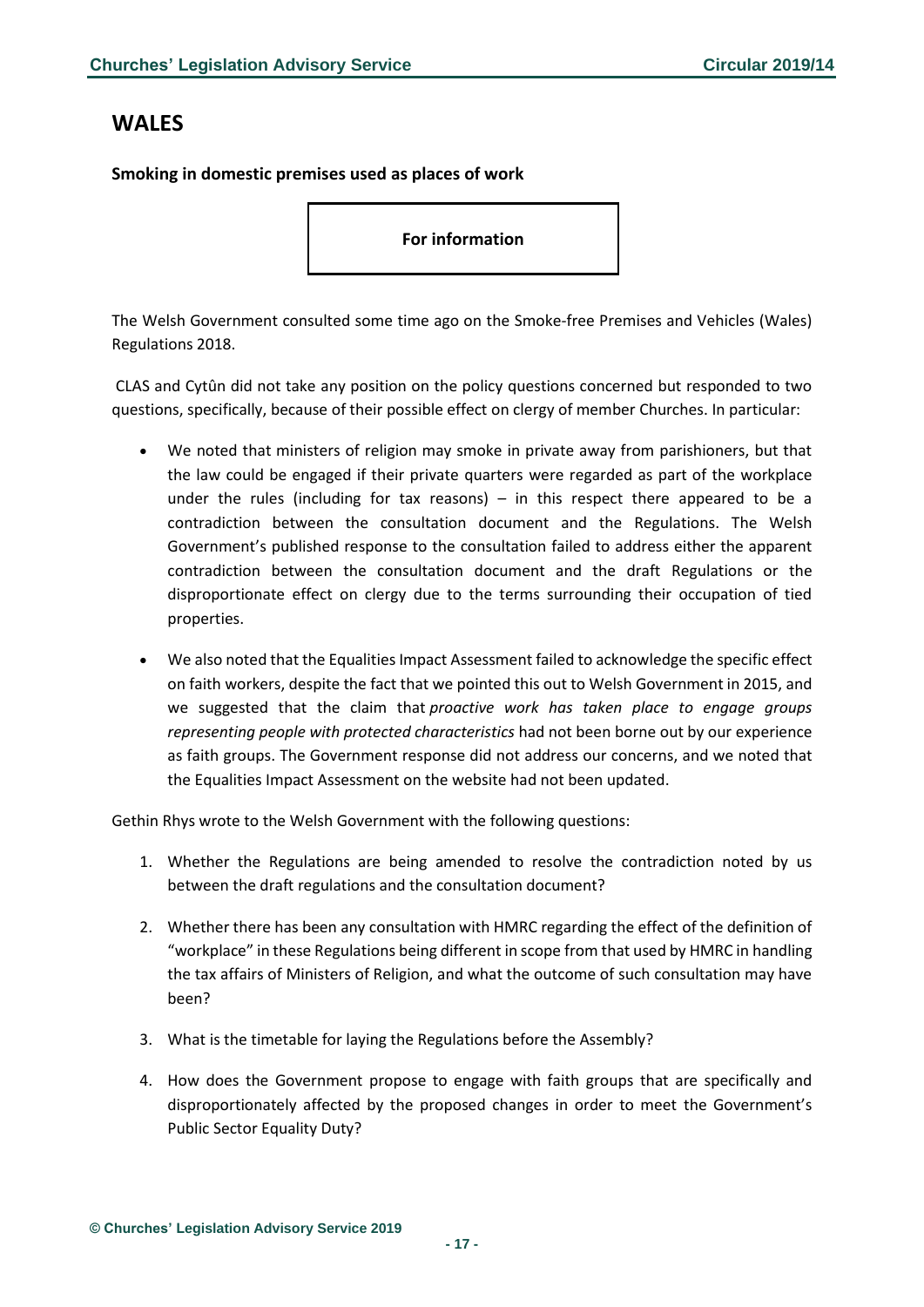The responsible Minister has now replied as follows:

"Dear Revd Rhys,

Thank you for your email of 13 August concerning the impact of the draft Smoke-free Premises and Vehicles (Wales) Regulations 2018 ('the draft Regulations') on the rights of clergy in Wales to smoke in their own home. I have been passed your email as Minister responsible for the Public Health (Wales) Act 2017.

You will be aware from our previous correspondence during the Bill's passage that section 7 of the Public Health (Wales) Act 2017 ('the 2017 Act') defines 'workplaces' for the purposes of that Act as premises that are:

- used as a place of work by more than one person (even if the persons who work there do so at different times, or only intermittently), or

- used as a place of work by no more than one person but where members of the public might attend for the purpose of seeking or receiving goods or services from the person working there (even if members of the public are not always present).

The requirement for workplaces to be smoke-free is limited to only those parts of the premises that are used as a place of work and are enclosed or substantially enclosed. Furthermore, dwellings that are also workplaces are only required to be smoke-free when being used as a place of work.

This definition applies only to determine whether premises in Wales are smoke-free for the purposes of the 2017 Act. It does not have any inter-relationship with the definition of a workplace for HMRC purposes and the question of whether premises in Wales constitute a 'workplace' for the purposes of the 2017 Act will have no bearing on any tax exemptions or status.

If made, the draft Regulations would set exemptions to the application of the smoke-free requirements at section 7 of the 2017 Act. Dwellings that would otherwise be smoke-free by virtue of being used as a place of work by more than one person will only be smoke-free if one or more of the persons who work at the premises do not live in the dwelling or if all of the persons who work there live in the dwelling but members of the public might attend to receive goods or services.

In accordance with section 7of the 2017 Act, even if a particular workplace dwelling is not captured by the proposed exemption in the draft Regulations, the dwelling is required to be smoke-free only in the parts that are used for work and only for the duration that they are so used; there are no restrictions on smoking in the parts of the dwelling not being used for work purposes. Smoking will be permitted in all parts of the dwelling when it is being used for social, domestic or other private purposes, but not when it is not being used as a place of work.

The 2017 Act as read with the draft Regulations aims to strike an appropriate balance between protecting members of the public or other workers attending a workplace dwelling from the harms of second-hand smoke and the rights of any smokers living in a dwelling that is used as